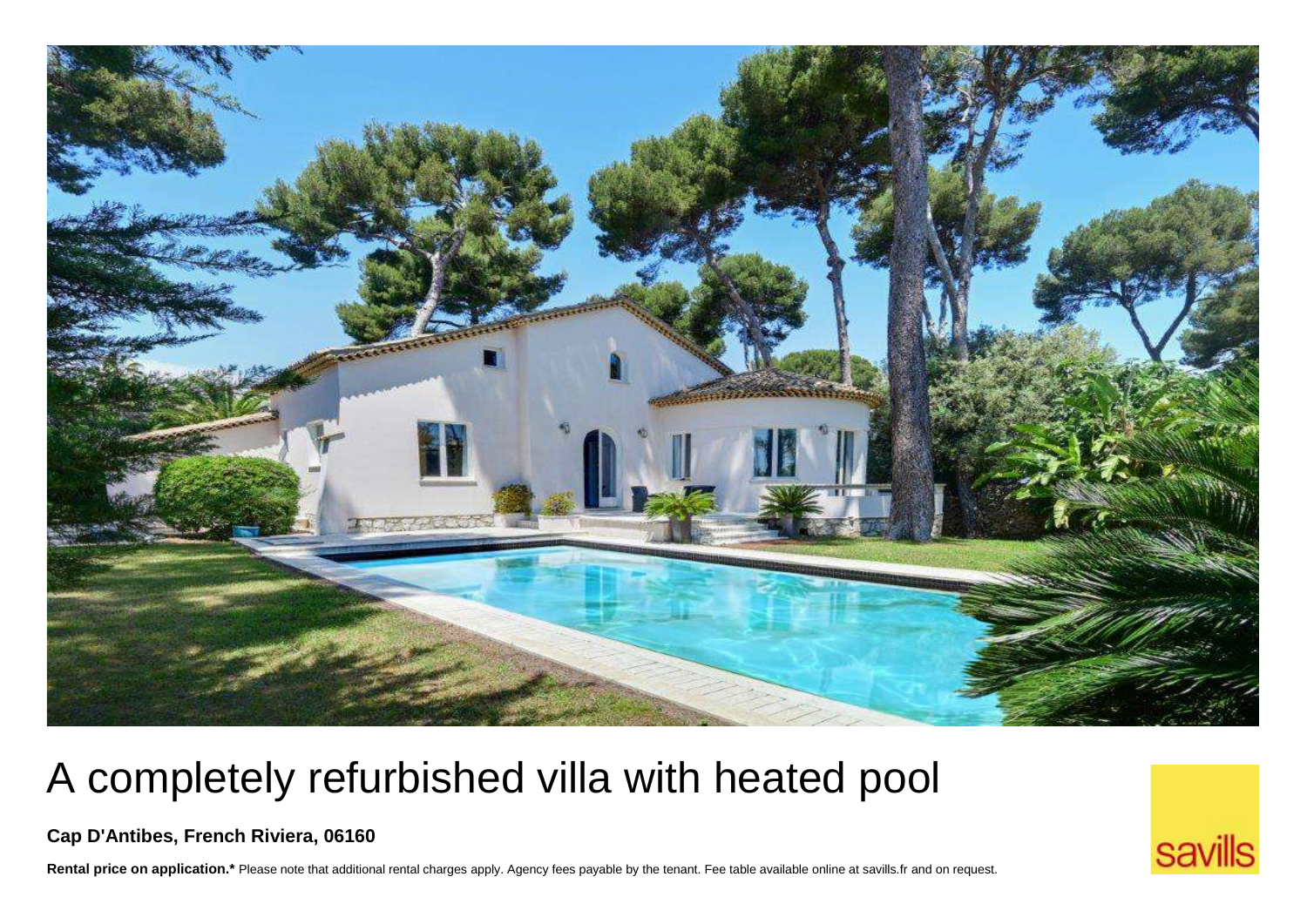- Refurbished villa
- 5 bedrooms
- Independent apartment
- Landscaped grounds of 1,918 sq m
- Heated pool and parking
- 245 sq m
- DPE: C (141) GES: D (29)
- CAN210029

#### **About this property**

A charming refurbished property, ideally located on the East side of the Cap d'Antibes, enjoying a small sea view from the first floor.

A villa of approximately 245 sq m of living area arranged over three levels, featuring on the ground floor an entrance hall, a reception room with fireplace, a dining room, a fully equipped kitchen and a bedroom with en suite bathroom.

The first floor includes a principal bedroom with en suite shower room and dressing, as well as further en suite bedroom with terrace and sea view. The garden level consists of two bedrooms sharing a bathroom and a laundry.

An independent accommodation with living room, kitchenette, shower room and a mezzanine bedroom, landscaped grounds of 1,918 sq m with heated swimming pool and a spacious parking complete this magnificent property.

#### **Local Information**

The idyllic peninsula of Cap d'Antibes is ideally located between Nice and Cannes and consists mainly of prestigious, sprawling estates enjoying stunning natural scenery.

Cap d'Antibes has preserved its position as one of the most attractive and pleasant locations for holidays, famous for its walks along the coastline.

While the neighbouring localities of Antibes and Juan les Pins offer our clients a lively and bustling atmosphere, Cap d'Antibes remains a tranquil and isolated haven.

Approximately 16km from Nice international airport, 12km to Cannes and 50km to Monaco.

### **Viewings**

All the viewings strictly by the prior appointment via Savills Cap d'Antibes Office. Telephone: +33 (0)4 97 06 06 90.





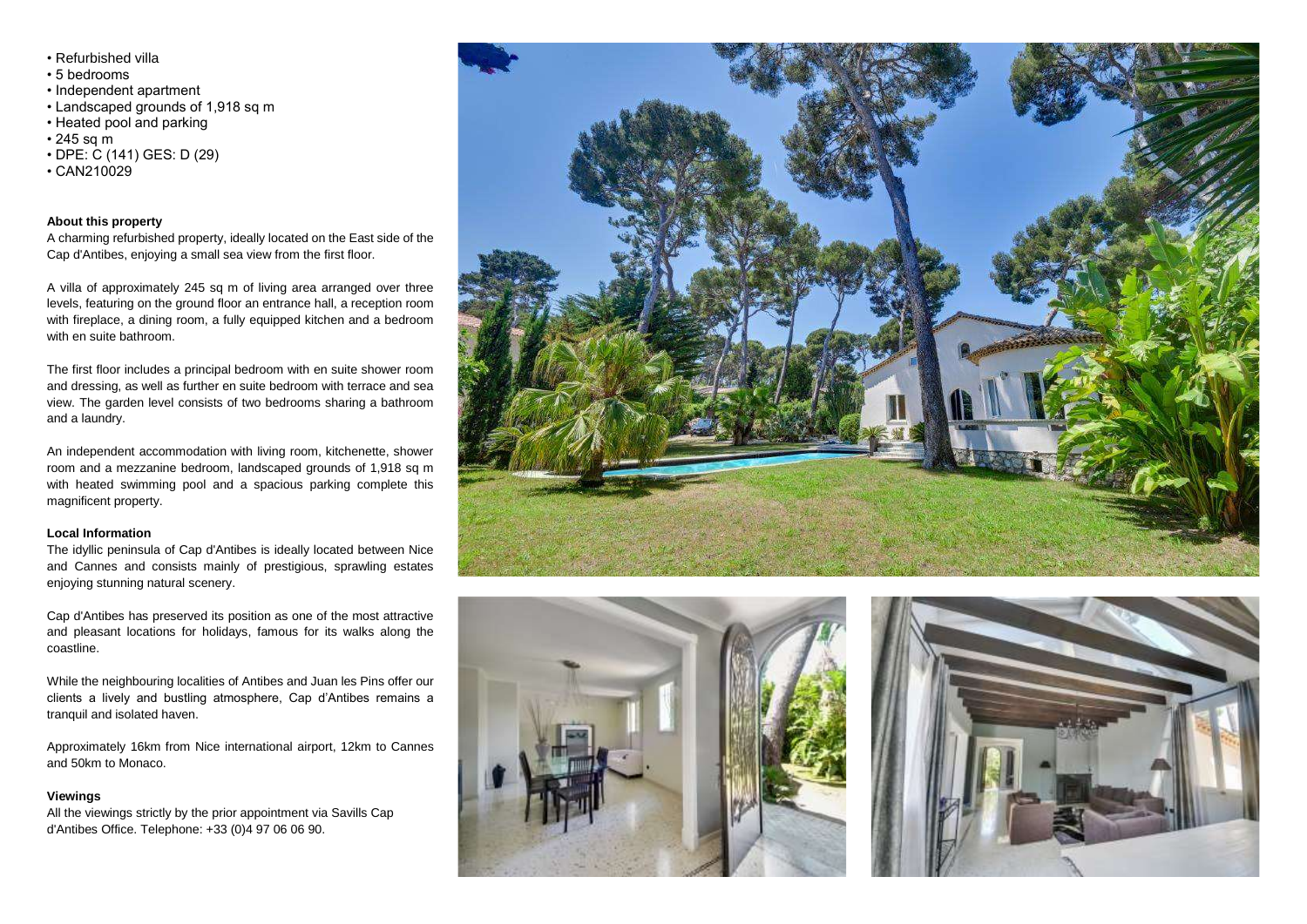